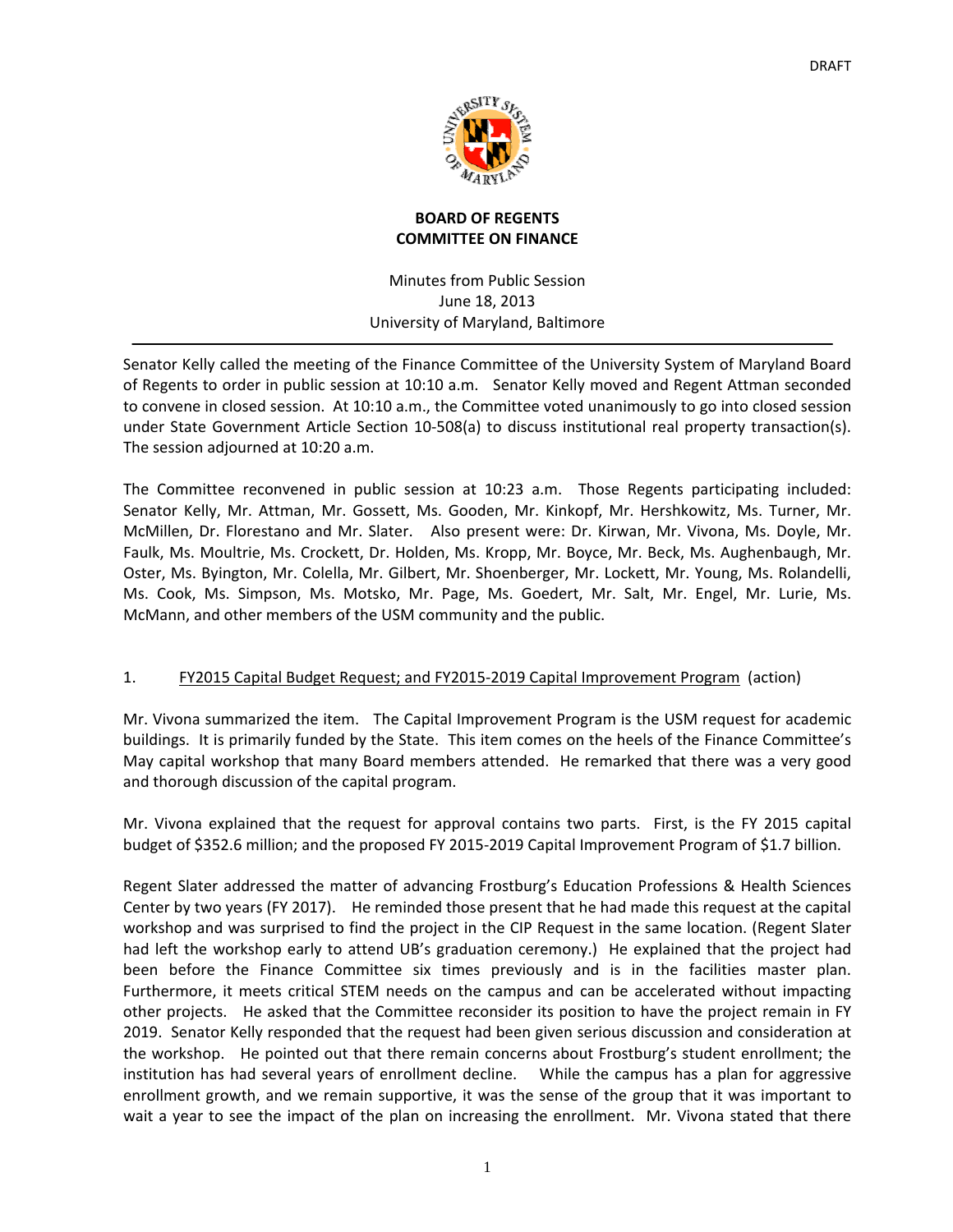would be a better justified project with an enrollment turnaround, explaining that it is important to have a program that can be submitted to the State that demonstrates campus demand. He added that most of the projects advanced or changed in the budget request were paid for by de‐funded projects. In Towson's case, there has been strong, demonstrated enrollment growth.

**The committee unanimously recommended that the Board of Regents approve the FY 2015 Capital Request and CIP as presented.** (moved by Regent Gossett; seconded by Regent Gooden)

#### 2. FY 2014 System Funded Construction Program Request (action)

Mr. Vivona explained that the request for approval of the FY 2014 System Funded Construction Program is in the amount of \$111.4 million that is the first year of the proposed FY 2014‐2018 System Funded Construction Program of \$625 million. The robust request includes projects proposed for planning, construction and/or equipment funding in FY 2014—so, once we vote on it, it's "activated." He added that the System Funded Construction Program request is funded by USM resources. Many of these projects will be funded via the 35th bond resolution. He pointed out that that given the continuing state of the economy and the difficulty in securing developer interest and financing, there are no requests recommended for private financing this cycle. However, this decision will be revisited if the circumstances change.

Mr. Vivona then turned to the UMBC request for an arena/events center. He described it as an ambitious request that involves a loan for the initial years of debt service. Fortunately, the institution's payments for the Commons will be coming off of the debt list soon. Also helping matters is a \$4 million fundraising component built into the budget. As such, student fee increases are not anticipated to exceed inflation by more than a minimal amount. Regent Florestano asked about the student housing projects listed as "under further review." Mr. Vivona responded that a top‐down review of enrollment and enrollment projections needs to be undertaken prior to the recommendation and approval of any additional USM‐funded housing. He added, "we don't want to end up over‐bedded with no way to pay…before going forward with 20‐year bonds."

**The committee unanimously recommended that the Board of Regents approve the FY 2014 System Funded Construction Program Request as presented.** (moved by Regent Florestano; seconded by Regent Gooden)

## 3. University System of Maryland: Thirty‐Fifth Bond Resolution—Auxiliary Facility and Tuition Revenue Bonds (action)

Mr. Vivona noted that the resolution follows what was just approved in the System Funded Construction Program. The academic facilities projects included have been previously approved by both the Board and the General Assembly. The bonds are backed by USM tuition and auxiliary fees.

**The committee unanimously recommended that the Board of Regents approve the Thirty‐Fifth Bond Resolution.** (moved by Regent Florestano; seconded by Regent Gossett)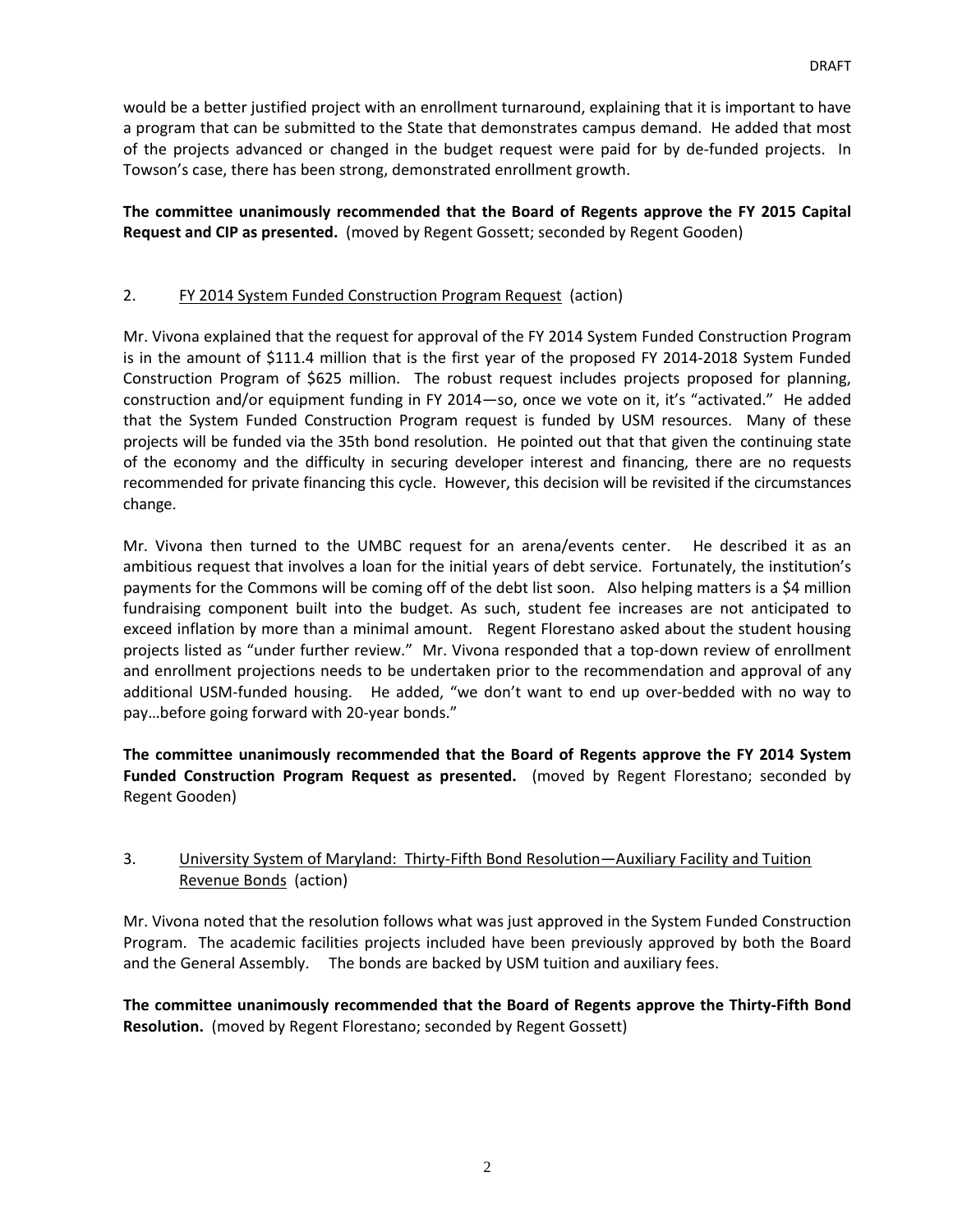#### 4. Biennial Nonexempt Market Salary Survey Report—Nonexempt Salary Structure Adjustment for FY 2014‐2015 (action)

Ms. Goedert summarized the item. She noted that every two years the USM surveys the market to determine whether the salaries are competitive or not. In the alternating years, the exempt market is surveyed. Last year, the Board voted to increase the exempt salary structure. The system is designed to be a lead/lag system. As such, the USM often finds itself with a recommendation to adjust up to the market. She pointed out that the nonexempt structure has essentially been frozen for six years. In this round, the estimated implementation cost for the salary structure adjustment will be just under \$1.6 million. The salaries of those staff that fall below the new minimums of the salary scale will be increased up to the new minimums of each range. This action will take the USM a long way toward market competitiveness and a January implementation date will reduce costs substantially.

**The committee unanimously recommended that the Board of Regents approve the recommendation to adjust the USM Nonexempt Staff Salary Structure, effective the first full pay period of January, 2014.** (moved by Regent Attman; seconded by Regent Kinkopf)

# 5. Technical Amendment to BOR Policy VIII-2.70 – Policy on Student Classification for Admission and Tuition Purposes (action)

Mr. Vivona explained that current policy permits veterans of the United States Armed Forces with an honorable discharge to qualify for in-state status for admission and tuition purposes. These veterans must present appropriate documentation, as cited in the policy, and register within a year of their discharge. With the passage of HB 935 during the recent legislative session, the requirement for honorably discharged veterans to have attended and graduated from a Maryland high school and to register at a USM institution within a specified time after discharge has been removed. As a result, it is necessary to alter the policy accordingly. A veteran who provides documentation that he/she was honorably discharged from the United States Armed Forces and currently resides/is domiciled in Maryland will be able to qualify for in‐state status for admission and tuition purposes.

**The committee unanimously recommended that the Board of Regents approve the amended language to the policy as proposed, in conformance with Education Article §15‐106.4.**  (moved by Regent Gossett; seconded by Regent Attman)

# 6. University of Maryland, College Park: Procurement of Subscriptions to Serials for the Acquisitions Department of McKeldin Library (action)

Mr. Vivona summarized the item. McKeldin Library's Department of Acquisitions coordinates the procurement of serials. This contract impacts all institutions; we do this to get the best pricing for all. Serials are procured as needed through a contract with EBSCO Information Services, who then coordinates all acquisitions on behalf of the University. The University is requesting Board approval for the award of the third and final two‐year renewal option, in the amount of \$13 million. Regent Attman asked about any related impact to joining the CIC? Mr. Colella responded that he would look into the matter. Regent Gossett said that he was on the Big Ten transition committee and indicated that library staff were involved in the process and discussions.

**The committee unanimously recommended that the Board of Regents approve for the University of Maryland, College Park the award of the third and final two‐year renewal option to EBSCO**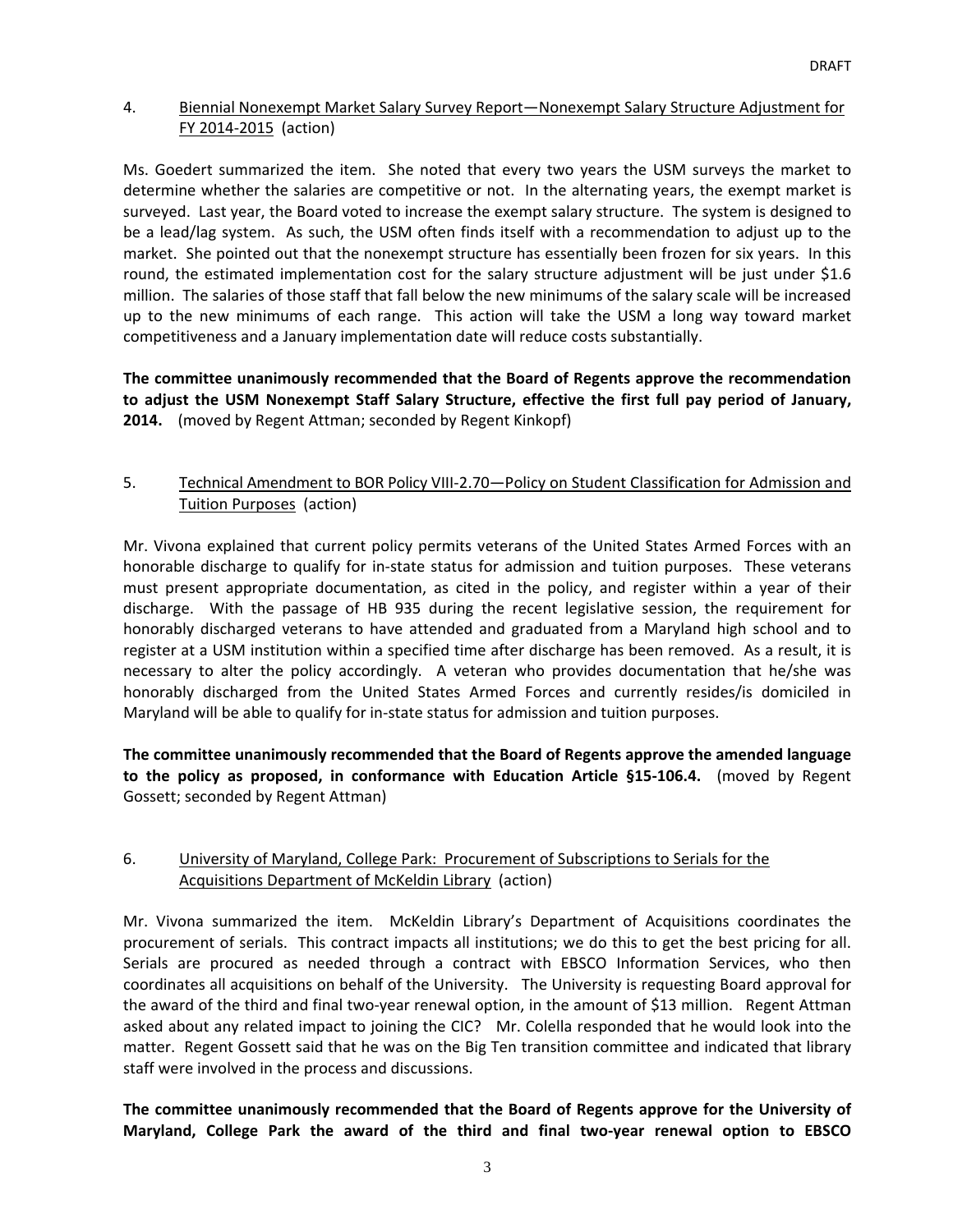**Information Services in the approximate amount of \$13 million for the purpose of procuring serials as** described. (moved by Regent Florestano; seconded by Regent Gooden)

## 7. University of Maryland University College: Tuition Rate for New Program (action)

Mr. Vivona stated that UMUC is requesting approval to include the Master of Science in Data Analytics at \$694 per credit hour in its approved schedule of tuition and fees for Academic Year 2013/14. He noted that this is a new program since the time that the tuition and fee schedule was approved. This program is critical to workforce development and will begin in Fall 2013. This rate is the same rate that is charged for similar programs on the schedule. Regent Gooden inquired about the status of the DoD contracts. Mr. Shoenberger responded that if they are not approved, it would be a big impact, but the institution feels good about it at this point. He added that an issue of great concern is the potential changes to the tuition assistance program, which UMUC is watching closely.

**The committee unanimously recommended that the Board of Regents approve the addition to the tuition and fee rate schedule.** (moved by Regent Gooden; seconded by Regent Kinkopf)

## 8. University of Maryland University College: Professional Staffing Services Contracts (action)

Mr. Vivona summarized UMUC's request to modify the contract amount for its professional staffing services contracts. In December 2011, UMUC entered into indefinite delivery/indefinite quantity contracts with twelve firms through a competitive process. These contracts are for professional staffing needs during the University's information technology refresh initiative. During the initial contract term, the expenditure for the services was anticipated to be \$4.5 million. The University now finds that this contract amount will be exhausted by the end of this month and seeks Board approval to increase the contract amount by \$12 million to \$16.5 million. While the University has a set of strategies to meet its IT needs, this one in particular has been highly successful and they are depending on it. The cost increases will be offset by the lesser use of other avenues.

**The committee unanimously recommended that the Board of Regents approve for the University of Maryland University College to increase the total spend for the IDIQ contracts as described by \$12** million from an original estimated amount of \$4.5 million to a not to exceed amount of \$16.5 million. **The University will return to the Board of Regents for approval prior to the exercise of renewal options as might be required by Board of Regents procurement policies.** (moved by Regent Florestano; seconded by Regent Attman; Regent Kinkopf recused himself from the vote)

# 9. Proposed FY 2014 Contract between the University of Maryland, Baltimore and the University of Maryland Medical System Corporation (action)

Senator Kelly stated that the agreement between UMB and the Medical System provides the agreed upon terms for the use of space, faculty services, and other administrative services and comes to the Board annually. Ms. McMann pointed out that the numbers in the contract have been agreed to by the UMMS Board and will be voted on later this month, on June 27, prior to the start of the fiscal year. The proposed contract will result in a net transfer of \$117 million to UMB.

**The committee unanimously recommended that the Board of Regents approve the FY 2014 UMB‐ UMMS Annual Contract as submitted.** (moved by Regent McMillen; seconded by Regent Gooden)